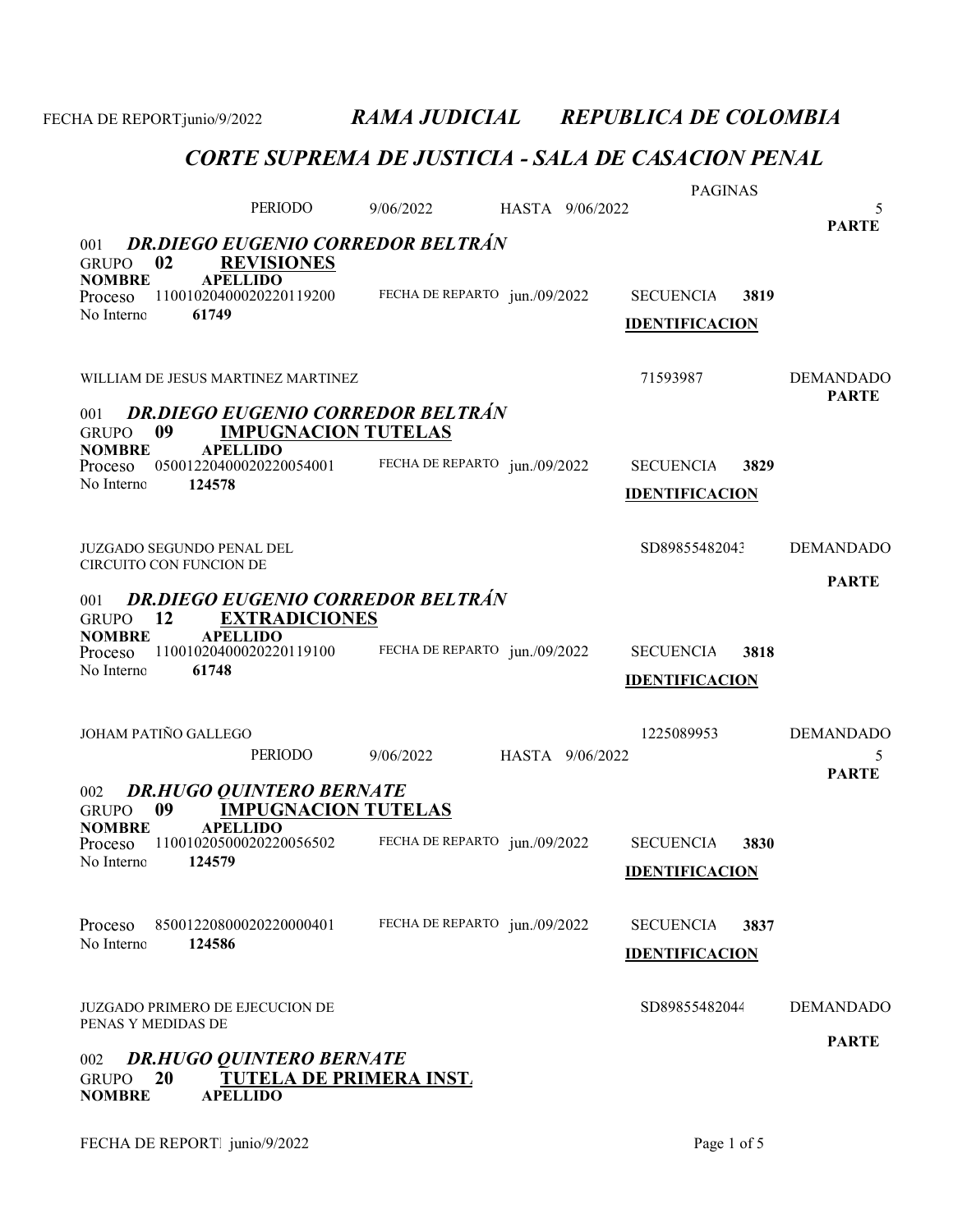| Proceso<br>No Interno<br>124573                                               | 11001020400020220119300                                                                                    | FECHA DE REPARTO jun./09/2022                                             |                 | <b>PAGINAS</b><br><b>SECUENCIA</b><br><b>IDENTIFICACION</b> | 3824 |                                  |
|-------------------------------------------------------------------------------|------------------------------------------------------------------------------------------------------------|---------------------------------------------------------------------------|-----------------|-------------------------------------------------------------|------|----------------------------------|
| SALA DE EXTINCION DEL DERECHO DE<br><b>DOMINIO DEL TRIBU</b>                  |                                                                                                            |                                                                           |                 | SD89855482043                                               |      | <b>DEMANDADO</b>                 |
|                                                                               | PERIODO                                                                                                    | 9/06/2022                                                                 | HASTA 9/06/2022 |                                                             |      | 5                                |
| 003<br>20<br><b>GRUPO</b><br><b>NOMBRE</b><br>Proceso<br>No Interno<br>124575 | <b>DR.GERSON CHAVERRA CASTRO</b><br>TUTELA DE PRIMERA INST.<br><b>APELLIDO</b><br>11001020400020220119500  | FECHA DE REPARTO jun./09/2022                                             |                 | <b>SECUENCIA</b><br><b>IDENTIFICACION</b>                   | 3826 | <b>PARTE</b>                     |
| <b>SALA PENAL DEL TRIBUNAL SUPERIOR</b><br>DEL DISTRITO JUDI                  |                                                                                                            |                                                                           |                 | SD89855482043                                               |      | <b>DEMANDADO</b>                 |
|                                                                               | PERIODO                                                                                                    | 9/06/2022                                                                 | HASTA 9/06/2022 |                                                             |      | 5                                |
| 004<br>09<br><b>GRUPO</b><br><b>NOMBRE</b><br>Proceso<br>No Interno<br>124584 | <b>DR.FABIO OSPITIA GARZÓN</b><br><b>IMPUGNACION TUTELAS</b><br><b>APELLIDO</b><br>54001220400020220024301 | FECHA DE REPARTO jun./09/2022                                             |                 | <b>SECUENCIA</b><br><b>IDENTIFICACION</b>                   | 3835 | <b>PARTE</b>                     |
| <b>JUZGADO TERCERO DE EJECUCION DE</b><br>PENAS Y MEDIDAS DE                  |                                                                                                            |                                                                           |                 | SD89855482044                                               |      | <b>DEMANDADO</b>                 |
|                                                                               | PERIODO                                                                                                    | 9/06/2022                                                                 | HASTA 9/06/2022 |                                                             |      | 5                                |
| 005<br>09<br><b>GRUPO</b><br><b>NOMBRE</b>                                    | <b>IMPUGNACION TUTELAS</b><br><b>APELLIDO</b>                                                              | <b>DR.LUIS ANTONIO HERNANDEZ BARBOSA</b>                                  |                 |                                                             |      | <b>PARTE</b>                     |
| Proceso<br>No Interno<br>124585                                               | 76001220400020220069001                                                                                    | FECHA DE REPARTO jun./09/2022                                             |                 | <b>SECUENCIA</b><br><b>IDENTIFICACION</b>                   | 3836 |                                  |
| <b>JUZGADO CUARTO DE EJECUCION DE</b><br>PENAS Y MEDIDAS DE                   |                                                                                                            |                                                                           |                 | SD89855482044                                               |      | <b>DEMANDADO</b>                 |
| 005<br>14<br><b>GRUPO</b><br><b>NOMBRE</b><br>Proceso<br>No Interno<br>61753  | <b>CASACION</b><br><b>APELLIDO</b><br>11001600001520190667801                                              | <b>DR.LUIS ANTONIO HERNANDEZ BARBOSA</b><br>FECHA DE REPARTO jun./09/2022 |                 | <b>SECUENCIA</b><br><b>IDENTIFICACION</b>                   | 3823 | <b>PARTE</b>                     |
|                                                                               |                                                                                                            |                                                                           |                 |                                                             |      |                                  |
| LUIS HEVER JUANIAS MORALES                                                    |                                                                                                            |                                                                           |                 | SD89855482043                                               |      | <b>DEMANDADO</b><br><b>PARTE</b> |
| 005                                                                           |                                                                                                            | <b>DR.LUIS ANTONIO HERNANDEZ BARBOSA</b>                                  |                 |                                                             |      |                                  |
| FECHA DE REPORT. junio/9/2022                                                 |                                                                                                            |                                                                           |                 | Page 2 of 5                                                 |      |                                  |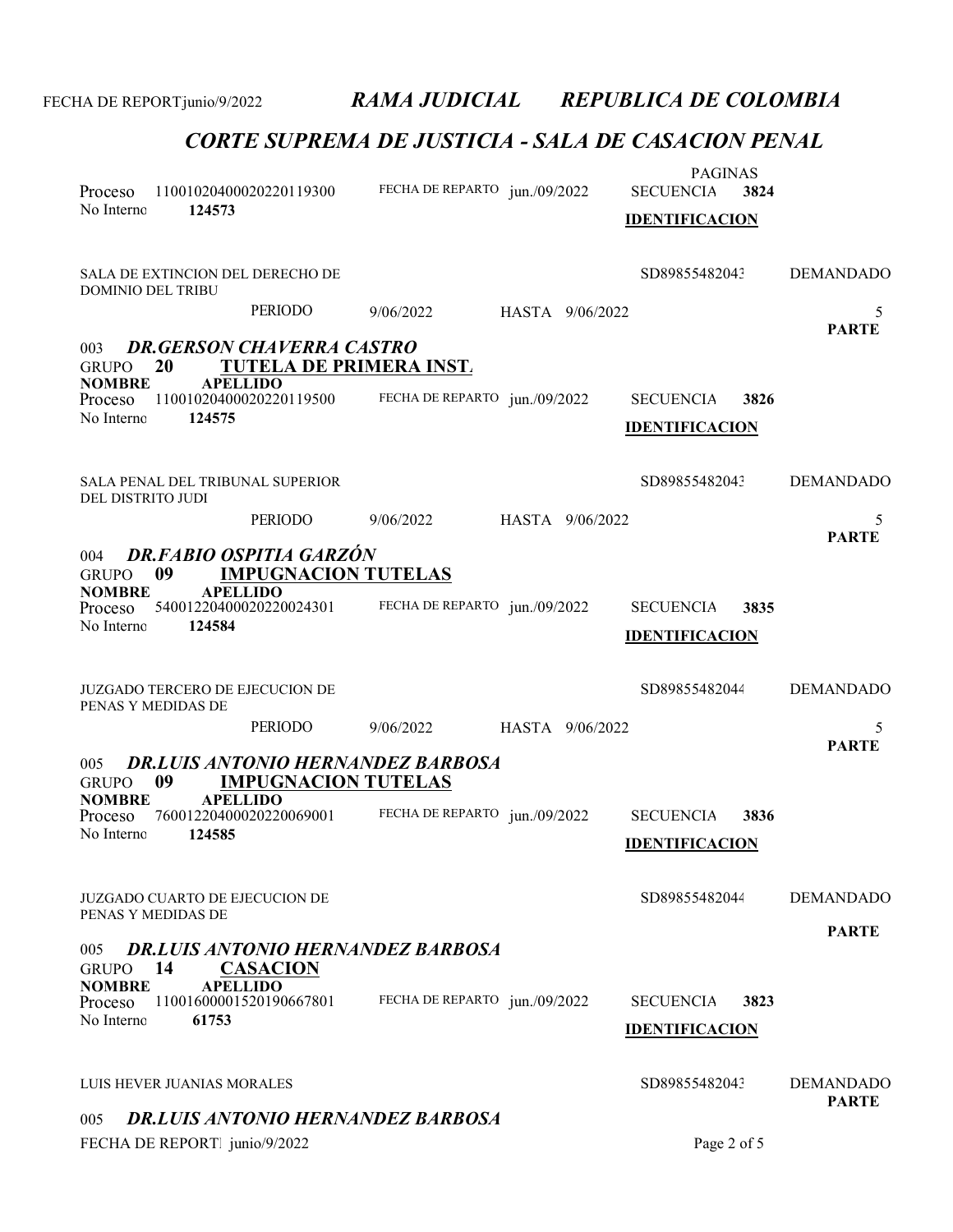|                                                                    |                                                                      |                               |                 | <b>PAGINAS</b>        |      |                   |
|--------------------------------------------------------------------|----------------------------------------------------------------------|-------------------------------|-----------------|-----------------------|------|-------------------|
| <b>20</b><br><b>GRUPO</b><br><b>APELLIDO</b><br><b>NOMBRE</b>      | TUTELA DE PRIMERA INST.                                              |                               |                 |                       |      |                   |
| Proceso<br>124574<br>No Interno                                    | 11001020400020220119400                                              | FECHA DE REPARTO jun./09/2022 |                 | <b>SECUENCIA</b>      | 3825 |                   |
|                                                                    |                                                                      |                               |                 | <b>IDENTIFICACION</b> |      |                   |
| SALA PENAL DEL TRIBUNAL SUPERIOR<br>DEL DISTRITO JUDI              |                                                                      |                               |                 | SD89855482043         |      | <b>DEMANDADO</b>  |
|                                                                    | PERIODO                                                              | 9/06/2022                     | HASTA 9/06/2022 |                       |      | 5                 |
| 006<br>09<br><b>GRUPO</b>                                          | DRA.MYRIAM AVILA ROLDAN<br><b>IMPUGNACION TUTELAS</b>                |                               |                 |                       |      | <b>PARTE</b>      |
| <b>APELLIDO</b><br><b>NOMBRE</b><br>Proceso                        | 11001220400020220214501                                              | FECHA DE REPARTO jun./09/2022 |                 | <b>SECUENCIA</b>      | 3833 |                   |
| No Interno<br>124582                                               |                                                                      |                               |                 | <b>IDENTIFICACION</b> |      |                   |
|                                                                    |                                                                      |                               |                 |                       |      |                   |
| <b>JUZGADO 36 PENAL MUNICIPAL CON</b><br><b>FUNCION DE CONTROL</b> |                                                                      |                               |                 | SD89855482044         |      | <b>DEMANDADO</b>  |
|                                                                    |                                                                      |                               |                 |                       |      | <b>PARTE</b>      |
| 006<br>20<br><b>GRUPO</b>                                          | DRA.MYRIAM AVILA ROLDAN<br>TUTELA DE PRIMERA INST.                   |                               |                 |                       |      |                   |
| <b>NOMBRE</b><br><b>APELLIDO</b><br>Proceso                        | 11001020400020220119600                                              | FECHA DE REPARTO jun./09/2022 |                 | <b>SECUENCIA</b>      | 3827 |                   |
| No Interno<br>124576                                               |                                                                      |                               |                 | <b>IDENTIFICACION</b> |      |                   |
|                                                                    |                                                                      |                               |                 |                       |      |                   |
| SALA PENAL DEL TRIBUNAL SUPERIOR                                   |                                                                      |                               |                 | SD89855482043         |      | <b>DEMANDADO</b>  |
| DEL DISTRITO JUDI                                                  |                                                                      |                               |                 |                       |      |                   |
|                                                                    | PERIODO                                                              | 9/06/2022                     | HASTA 9/06/2022 |                       |      | 5<br><b>PARTE</b> |
| 007<br>09<br><b>GRUPO</b>                                          | <b>DR.JOSE FRANCISCO ACUÑA VIZCAYA</b><br><b>IMPUGNACION TUTELAS</b> |                               |                 |                       |      |                   |
| <b>NOMBRE</b><br><b>APELLIDO</b><br>Proceso                        | 11001220400020210359701                                              | FECHA DE REPARTO jun./09/2022 |                 | <b>SECUENCIA</b>      | 3831 |                   |
| No Interno<br>124580                                               |                                                                      |                               |                 | <b>IDENTIFICACION</b> |      |                   |
|                                                                    |                                                                      |                               |                 |                       |      |                   |
| <b>JUZGADO SEGUNDO PENAL DEL</b><br><b>CIRCUITO CON FUNCION DE</b> |                                                                      |                               |                 | SD89855482043         |      | <b>DEMANDADO</b>  |
|                                                                    |                                                                      |                               |                 |                       |      | <b>PARTE</b>      |
| 007<br>14<br><b>GRUPO</b>                                          | DR.JOSE FRANCISCO ACUÑA VIZCAYA<br><b>CASACION</b>                   |                               |                 |                       |      |                   |
| <b>APELLIDO</b><br><b>NOMBRE</b><br>Proceso                        | 73001600000020200004301                                              | FECHA DE REPARTO jun./09/2022 |                 | <b>SECUENCIA</b>      | 3820 |                   |
| No Interno<br>61750                                                |                                                                      |                               |                 | <b>IDENTIFICACION</b> |      |                   |
|                                                                    |                                                                      |                               |                 |                       |      |                   |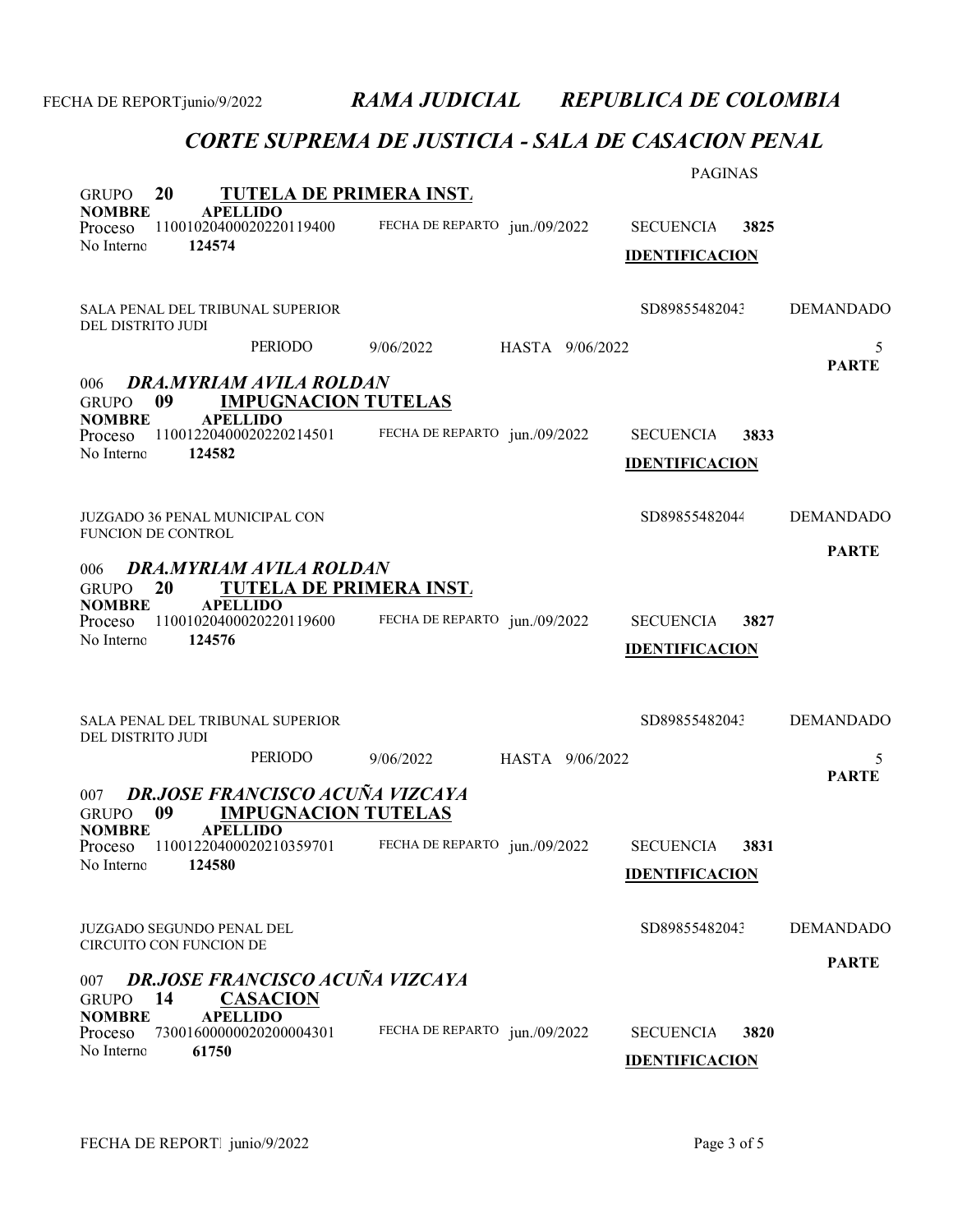| ALBA DORIS ORTIZ ECHAVARRIA                                                                          |                               | <b>PAGINAS</b><br>SD89855482043 | <b>DEMANDADO</b>  |  |  |
|------------------------------------------------------------------------------------------------------|-------------------------------|---------------------------------|-------------------|--|--|
| <b>DR.JOSE FRANCISCO ACUÑA VIZCAYA</b><br>007<br><b>IMPUGNACIONES ESPECIAL</b><br>42<br><b>GRUPO</b> |                               |                                 | <b>PARTE</b>      |  |  |
| <b>NOMBRE</b><br><b>APELLIDO</b><br>73504600047120160010101<br>Proceso                               | FECHA DE REPARTO jun./09/2022 | <b>SECUENCIA</b><br>3821        |                   |  |  |
| No Interno<br>61751                                                                                  |                               | <b>IDENTIFICACION</b>           |                   |  |  |
| JOSE HELDER PERALTA MADRIGAL                                                                         |                               | SD89855482043                   | <b>DEMANDADO</b>  |  |  |
| PERIODO                                                                                              | 9/06/2022<br>HASTA 9/06/2022  |                                 | 5<br><b>PARTE</b> |  |  |
| DRA, PATRICIA SALAZAR CUELLAR<br>008<br>09<br><b>IMPUGNACION TUTELAS</b><br><b>GRUPO</b>             |                               |                                 |                   |  |  |
| <b>NOMBRE</b><br><b>APELLIDO</b><br>11001220400020220202501<br>Proceso                               | FECHA DE REPARTO jun./09/2022 | <b>SECUENCIA</b><br>3832        |                   |  |  |
| No Interno<br>124581                                                                                 |                               | <b>IDENTIFICACION</b>           |                   |  |  |
| FISCALIA SEXTO ESPECIALIZADA DE<br><b>BOGOTA</b>                                                     |                               | SD89855482043                   | <b>DEMANDADO</b>  |  |  |
| <b>DRA.PATRICIA SALAZAR CUELLAR</b><br>008<br><b>12</b><br><b>EXTRADICIONES</b><br><b>GRUPO</b>      |                               |                                 | <b>PARTE</b>      |  |  |
| <b>NOMBRE</b><br><b>APELLIDO</b>                                                                     |                               |                                 |                   |  |  |
| 11001020400020220119000<br>Proceso<br>No Interno<br>61747                                            | FECHA DE REPARTO jun./09/2022 | <b>SECUENCIA</b><br>3817        |                   |  |  |
|                                                                                                      |                               | <b>IDENTIFICACION</b>           |                   |  |  |
| ERIK RHENALS PERTUZ                                                                                  |                               | 1047388416                      | <b>DEMANDADO</b>  |  |  |
| PERIODO                                                                                              | 9/06/2022<br>HASTA 9/06/2022  |                                 | 5<br><b>PARTE</b> |  |  |
| DR.FERNANDO LEON BOLAÑOS PALACIOS<br>009<br>09<br><b>IMPUGNACION TUTELAS</b><br><b>GRUPO</b>         |                               |                                 |                   |  |  |
| <b>NOMBRE</b><br><b>APELLIDO</b><br>Proceso 52001220400020220013301                                  | FECHA DE REPARTO jun./09/2022 | <b>SECUENCIA</b><br>3834        |                   |  |  |
| 124583<br>No Interno                                                                                 |                               | <b>IDENTIFICACION</b>           |                   |  |  |
| JUZGADO PRIMERO PENAL DEL CIRCUITO                                                                   |                               | SD89855482044                   | <b>DEMANDADO</b>  |  |  |
| DEL CIRCUITO DE                                                                                      |                               |                                 | <b>PARTE</b>      |  |  |
| <b>DR.FERNANDO LEON BOLAÑOS PALACIOS</b><br>009<br><b>CASACION</b><br>14<br><b>GRUPO</b>             |                               |                                 |                   |  |  |
| <b>APELLIDO</b><br><b>NOMBRE</b><br>05001600020620211058601<br>Proceso                               | FECHA DE REPARTO jun./09/2022 | 3822<br><b>SECUENCIA</b>        |                   |  |  |
| 61752<br>No Interno                                                                                  |                               | <b>IDENTIFICACION</b>           |                   |  |  |
| ANDRES FELIPE PORRAS BERRIO                                                                          |                               | SD89855482043                   | <b>DEMANDADO</b>  |  |  |
| FECHA DE REPORT junio/9/2022                                                                         |                               | Page 4 of 5                     |                   |  |  |